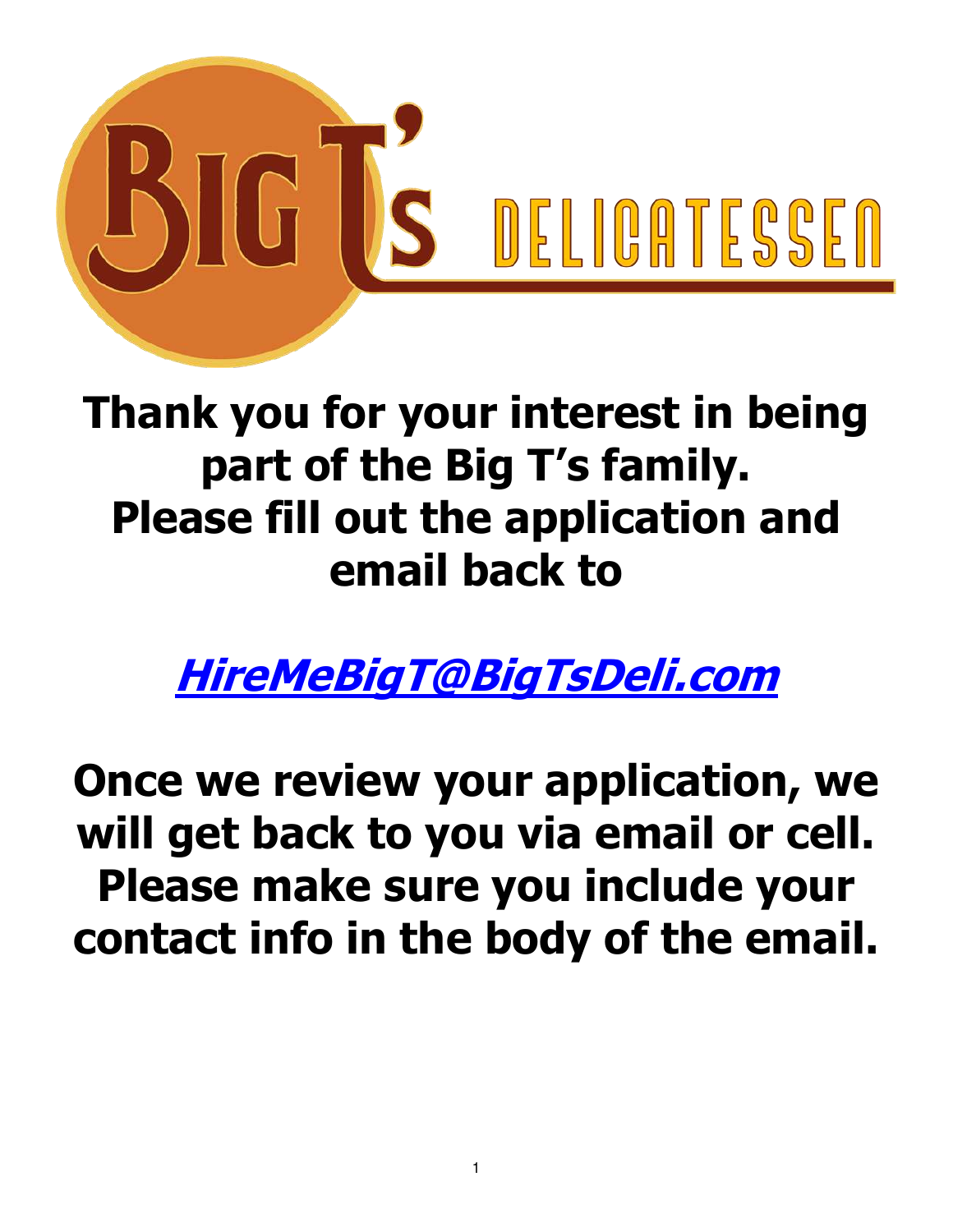

| <b>Applicant Information</b>                                                                                                                                                                                                         |                                                                                                                                                                                                                                      |                          |          |            |              |                                                                                                                                                                                                                                       |                  |  |  |  |
|--------------------------------------------------------------------------------------------------------------------------------------------------------------------------------------------------------------------------------------|--------------------------------------------------------------------------------------------------------------------------------------------------------------------------------------------------------------------------------------|--------------------------|----------|------------|--------------|---------------------------------------------------------------------------------------------------------------------------------------------------------------------------------------------------------------------------------------|------------------|--|--|--|
| Full Name:                                                                                                                                                                                                                           |                                                                                                                                                                                                                                      |                          |          |            |              |                                                                                                                                                                                                                                       |                  |  |  |  |
|                                                                                                                                                                                                                                      | Last                                                                                                                                                                                                                                 | First                    |          |            |              | M.I.                                                                                                                                                                                                                                  |                  |  |  |  |
| Address:                                                                                                                                                                                                                             |                                                                                                                                                                                                                                      |                          |          |            |              |                                                                                                                                                                                                                                       |                  |  |  |  |
|                                                                                                                                                                                                                                      | <b>Street Address</b>                                                                                                                                                                                                                |                          |          |            |              |                                                                                                                                                                                                                                       | Apartment/Unit # |  |  |  |
|                                                                                                                                                                                                                                      |                                                                                                                                                                                                                                      |                          |          |            |              |                                                                                                                                                                                                                                       |                  |  |  |  |
|                                                                                                                                                                                                                                      | City                                                                                                                                                                                                                                 |                          |          |            |              | State                                                                                                                                                                                                                                 | ZIP Code         |  |  |  |
| Phone:                                                                                                                                                                                                                               |                                                                                                                                                                                                                                      |                          |          |            |              |                                                                                                                                                                                                                                       |                  |  |  |  |
| Email <b>Exercise Contract Contract Contract Contract Contract Contract Contract Contract Contract Contract Contract Contract Contract Contract Contract Contract Contract Contract Contract Contract Contract Contract Contract</b> |                                                                                                                                                                                                                                      |                          |          |            |              |                                                                                                                                                                                                                                       |                  |  |  |  |
| Date Available:<br>Social Security No.: 1997<br>Desired Salary: \$                                                                                                                                                                   |                                                                                                                                                                                                                                      |                          |          |            |              |                                                                                                                                                                                                                                       |                  |  |  |  |
|                                                                                                                                                                                                                                      |                                                                                                                                                                                                                                      |                          |          |            |              |                                                                                                                                                                                                                                       |                  |  |  |  |
|                                                                                                                                                                                                                                      | <b>YES</b>                                                                                                                                                                                                                           | NO                       |          |            |              | <b>YES</b>                                                                                                                                                                                                                            | NO               |  |  |  |
| Are you a citizen of the United States?                                                                                                                                                                                              | $\Box$                                                                                                                                                                                                                               | □                        |          |            |              | If no, are you authorized to work in the U.S.? □                                                                                                                                                                                      | $\Box$           |  |  |  |
| Have you ever worked for this company?                                                                                                                                                                                               | <b>YES</b><br>$\Box$                                                                                                                                                                                                                 | NO.<br>$\Box$            |          |            |              | If yes, when?<br><u>Letting</u> the state of the state of the state of the state of the state of the state of the state of the state of the state of the state of the state of the state of the state of the state of the state of th |                  |  |  |  |
|                                                                                                                                                                                                                                      | <b>YES</b>                                                                                                                                                                                                                           | NO                       |          |            |              |                                                                                                                                                                                                                                       |                  |  |  |  |
| Have you ever been convicted of a felony?                                                                                                                                                                                            | П                                                                                                                                                                                                                                    | □                        |          |            |              |                                                                                                                                                                                                                                       |                  |  |  |  |
|                                                                                                                                                                                                                                      | If yes, explain: <u>example and the set of the set of the set of the set of the set of the set of the set of the set of the set of the set of the set of the set of the set of the set of the set of the set of the set of the s</u> |                          |          |            |              |                                                                                                                                                                                                                                       |                  |  |  |  |
| <b>Education</b>                                                                                                                                                                                                                     |                                                                                                                                                                                                                                      |                          |          |            |              |                                                                                                                                                                                                                                       |                  |  |  |  |
| High School:                                                                                                                                                                                                                         |                                                                                                                                                                                                                                      |                          |          |            |              |                                                                                                                                                                                                                                       |                  |  |  |  |
|                                                                                                                                                                                                                                      |                                                                                                                                                                                                                                      |                          |          |            |              |                                                                                                                                                                                                                                       |                  |  |  |  |
| From:                                                                                                                                                                                                                                |                                                                                                                                                                                                                                      | Did you graduate? $\Box$ |          | <b>YES</b> | NO<br>$\Box$ |                                                                                                                                                                                                                                       |                  |  |  |  |
|                                                                                                                                                                                                                                      |                                                                                                                                                                                                                                      |                          |          |            |              |                                                                                                                                                                                                                                       |                  |  |  |  |
|                                                                                                                                                                                                                                      |                                                                                                                                                                                                                                      |                          |          | YES        | NO.          |                                                                                                                                                                                                                                       |                  |  |  |  |
| From:                                                                                                                                                                                                                                | To: Did you graduate? □                                                                                                                                                                                                              |                          |          |            | $\Box$       |                                                                                                                                                                                                                                       |                  |  |  |  |
| Other:                                                                                                                                                                                                                               |                                                                                                                                                                                                                                      |                          | Address: |            |              |                                                                                                                                                                                                                                       |                  |  |  |  |
|                                                                                                                                                                                                                                      |                                                                                                                                                                                                                                      |                          |          | <b>YES</b> | <b>NO</b>    |                                                                                                                                                                                                                                       |                  |  |  |  |
| From:                                                                                                                                                                                                                                | $\mathsf{To:}\qquad \qquad \qquad$                                                                                                                                                                                                   | Did you graduate?        |          | $\Box$     | П            |                                                                                                                                                                                                                                       |                  |  |  |  |
| <b>References</b>                                                                                                                                                                                                                    |                                                                                                                                                                                                                                      |                          |          |            |              |                                                                                                                                                                                                                                       |                  |  |  |  |
| Please list three professional references.                                                                                                                                                                                           |                                                                                                                                                                                                                                      |                          |          |            |              |                                                                                                                                                                                                                                       |                  |  |  |  |
| Full Name:<br><u> 1980 - Johann Barn, fransk politik (f. 1980)</u>                                                                                                                                                                   |                                                                                                                                                                                                                                      |                          |          |            |              |                                                                                                                                                                                                                                       |                  |  |  |  |
| Company:                                                                                                                                                                                                                             |                                                                                                                                                                                                                                      |                          |          |            |              |                                                                                                                                                                                                                                       |                  |  |  |  |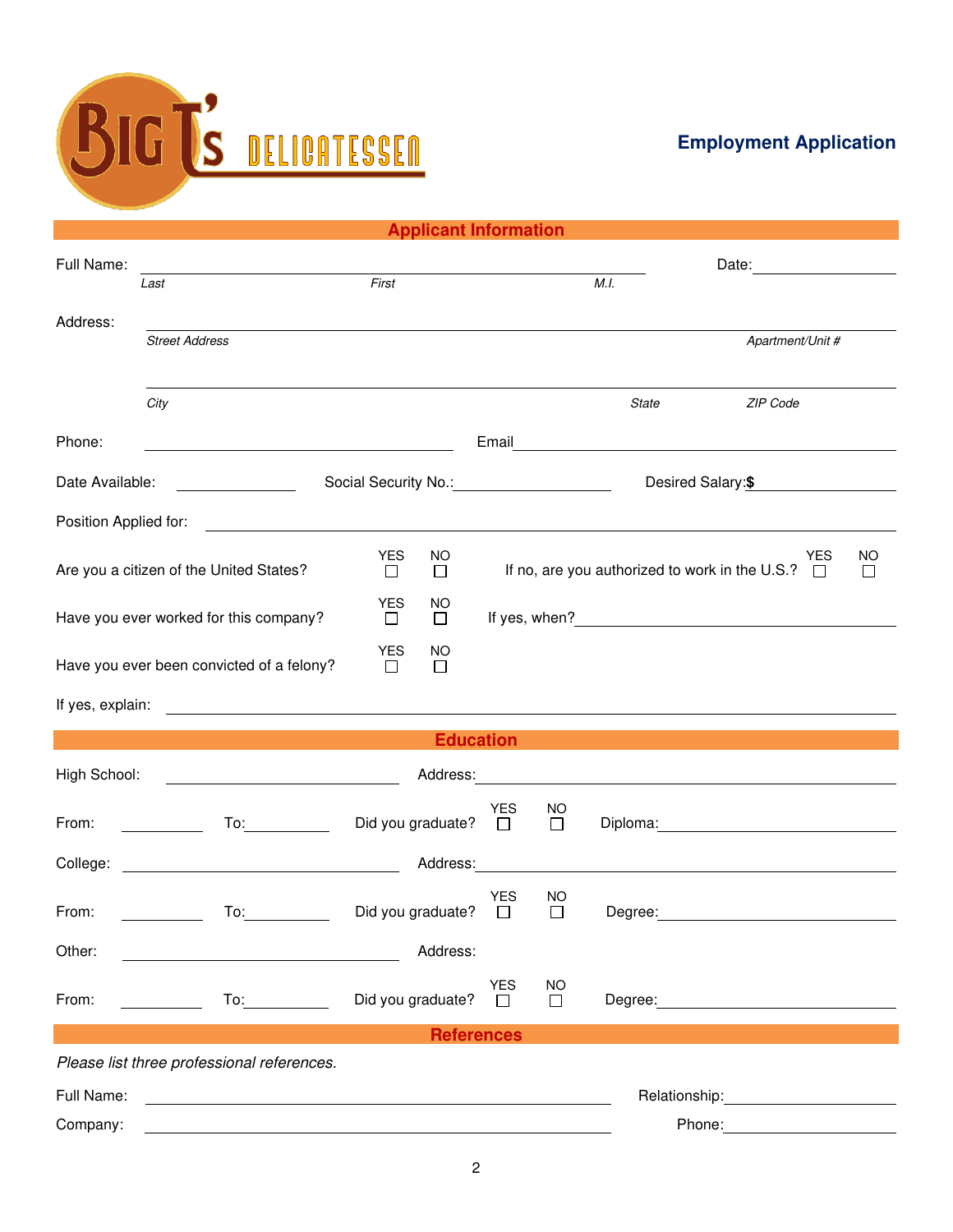|                                                          | Supervisor: Supervisor:                                                                                                                                                                                                                                          |                          |                                                                                                                                                                                                                                                                                                                                                                                                                                                                                                                                       |  |
|----------------------------------------------------------|------------------------------------------------------------------------------------------------------------------------------------------------------------------------------------------------------------------------------------------------------------------|--------------------------|---------------------------------------------------------------------------------------------------------------------------------------------------------------------------------------------------------------------------------------------------------------------------------------------------------------------------------------------------------------------------------------------------------------------------------------------------------------------------------------------------------------------------------------|--|
|                                                          | <b>Starting Salary:\$</b>                                                                                                                                                                                                                                        |                          |                                                                                                                                                                                                                                                                                                                                                                                                                                                                                                                                       |  |
| Responsibilities:                                        |                                                                                                                                                                                                                                                                  |                          |                                                                                                                                                                                                                                                                                                                                                                                                                                                                                                                                       |  |
|                                                          |                                                                                                                                                                                                                                                                  |                          | Reason for Leaving:<br><u> Reason</u> for Leaving:                                                                                                                                                                                                                                                                                                                                                                                                                                                                                    |  |
|                                                          |                                                                                                                                                                                                                                                                  |                          |                                                                                                                                                                                                                                                                                                                                                                                                                                                                                                                                       |  |
| May we contact your previous supervisor for a reference? | $\Box$                                                                                                                                                                                                                                                           | $\Box$                   |                                                                                                                                                                                                                                                                                                                                                                                                                                                                                                                                       |  |
|                                                          |                                                                                                                                                                                                                                                                  |                          |                                                                                                                                                                                                                                                                                                                                                                                                                                                                                                                                       |  |
|                                                          |                                                                                                                                                                                                                                                                  |                          |                                                                                                                                                                                                                                                                                                                                                                                                                                                                                                                                       |  |
|                                                          |                                                                                                                                                                                                                                                                  |                          | Supervisor: 2000                                                                                                                                                                                                                                                                                                                                                                                                                                                                                                                      |  |
|                                                          |                                                                                                                                                                                                                                                                  |                          |                                                                                                                                                                                                                                                                                                                                                                                                                                                                                                                                       |  |
|                                                          |                                                                                                                                                                                                                                                                  |                          | Ending Salary: \$                                                                                                                                                                                                                                                                                                                                                                                                                                                                                                                     |  |
|                                                          |                                                                                                                                                                                                                                                                  |                          |                                                                                                                                                                                                                                                                                                                                                                                                                                                                                                                                       |  |
|                                                          |                                                                                                                                                                                                                                                                  |                          |                                                                                                                                                                                                                                                                                                                                                                                                                                                                                                                                       |  |
| May we contact your previous supervisor for a reference? | $\Box$                                                                                                                                                                                                                                                           | $\Box$                   |                                                                                                                                                                                                                                                                                                                                                                                                                                                                                                                                       |  |
|                                                          |                                                                                                                                                                                                                                                                  |                          |                                                                                                                                                                                                                                                                                                                                                                                                                                                                                                                                       |  |
|                                                          |                                                                                                                                                                                                                                                                  |                          | Phone: 2008                                                                                                                                                                                                                                                                                                                                                                                                                                                                                                                           |  |
|                                                          |                                                                                                                                                                                                                                                                  |                          |                                                                                                                                                                                                                                                                                                                                                                                                                                                                                                                                       |  |
|                                                          | Ending Salary:\$                                                                                                                                                                                                                                                 |                          |                                                                                                                                                                                                                                                                                                                                                                                                                                                                                                                                       |  |
|                                                          |                                                                                                                                                                                                                                                                  |                          |                                                                                                                                                                                                                                                                                                                                                                                                                                                                                                                                       |  |
| Responsibilities:                                        |                                                                                                                                                                                                                                                                  |                          |                                                                                                                                                                                                                                                                                                                                                                                                                                                                                                                                       |  |
| $\overline{a}$ To:                                       |                                                                                                                                                                                                                                                                  |                          | Reason for Leaving: 1997                                                                                                                                                                                                                                                                                                                                                                                                                                                                                                              |  |
| May we contact your previous supervisor for a reference? | <b>YES</b><br>$\Box$                                                                                                                                                                                                                                             | <b>NO</b><br>П           |                                                                                                                                                                                                                                                                                                                                                                                                                                                                                                                                       |  |
|                                                          | <u>and the community of the community of the community of the community of the community of the community of the community of the community of the community of the community of the community of the community of the community</u><br>Responsibilities:<br>To: | <b>YES</b><br><b>YES</b> | <b>Previous Employment</b><br><u> 1989 - Johann Stoff, deutscher Stoffen und der Stoffen und der Stoffen und der Stoffen und der Stoffen und der</u><br>NO.<br>Starting Salary:\$<br><u> 1989 - Johann Stoff, amerikansk politiker (d. 1989)</u><br><b>NO</b><br><u> 1980 - Johann Stoff, deutscher Stoffen und der Stoffen und der Stoffen und der Stoffen und der Stoffen und d</u><br>Starting Salary:\$<br><u> 1989 - Johann Stoff, deutscher Stoffen und der Stoffen und der Stoffen und der Stoffen und der Stoffen und der</u> |  |